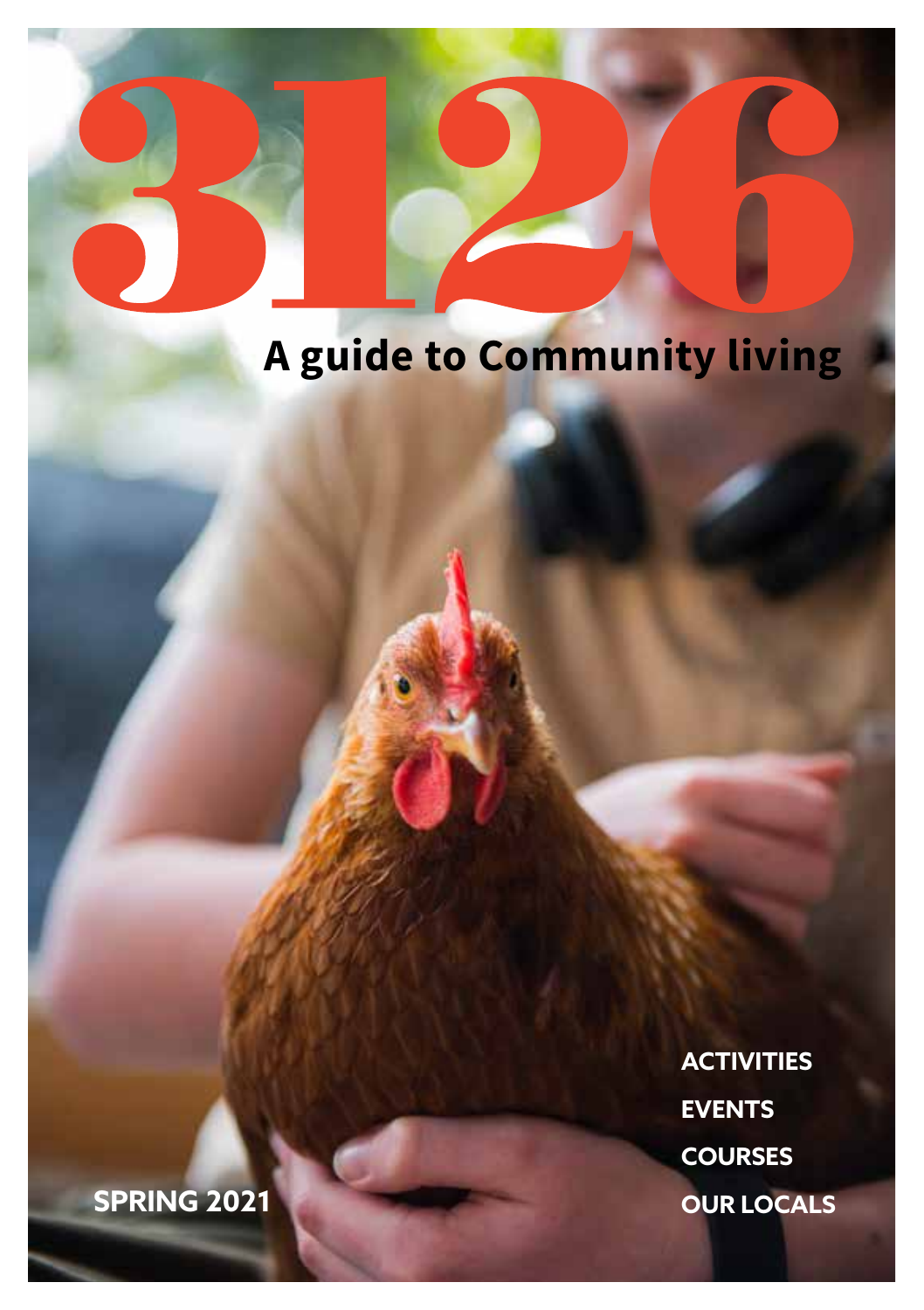

#### **About the magazine**

**3126** is an independent community magazine produced quarterly by a small team of local volunteers, supported by Canterbury Neighbourhood Centre (CNC).

The editorial team welcomes feature article ideas and suggestions, as well as more volunteers to assist with the publication.

The magazine is loyally distributed by a group of volunteers co-ordinated through the Canterbury Community Action Group (CCAG) [www.ccag.net.au](http://www.ccag.net.au/)

#### **3126 MAGAZINE**

2 Rochester Road Canterbury VIC 3126 3126@canterburynh.org.au 03 9830 4214





**Cover image:** Toni Prime

#### **ALL RIGHTS RESERVED**

All content in this publication is copyright and may not be reproduced in whole or in part in any form without the express permission of the publisher. The views and opinions expressed in this publication are those of the businesses represented in this issue and not necessarily Canterbury Neighbourhood Centre. All care is taken to ensure the accuracy in editorial and advertising however the material constitutes information and not advice.



**Tracey Martin** Manager CNC



**Anna Martin** Program & Marketing Coordinator CNC



**Jenny Norvick** Writer & editor Volunteer **CNC** 

**Philippa Davies** Proofing Volunteer CNC



**Joanne Marchese** Graphic design & Production

**Ray Gruchy** Photographer Volunteer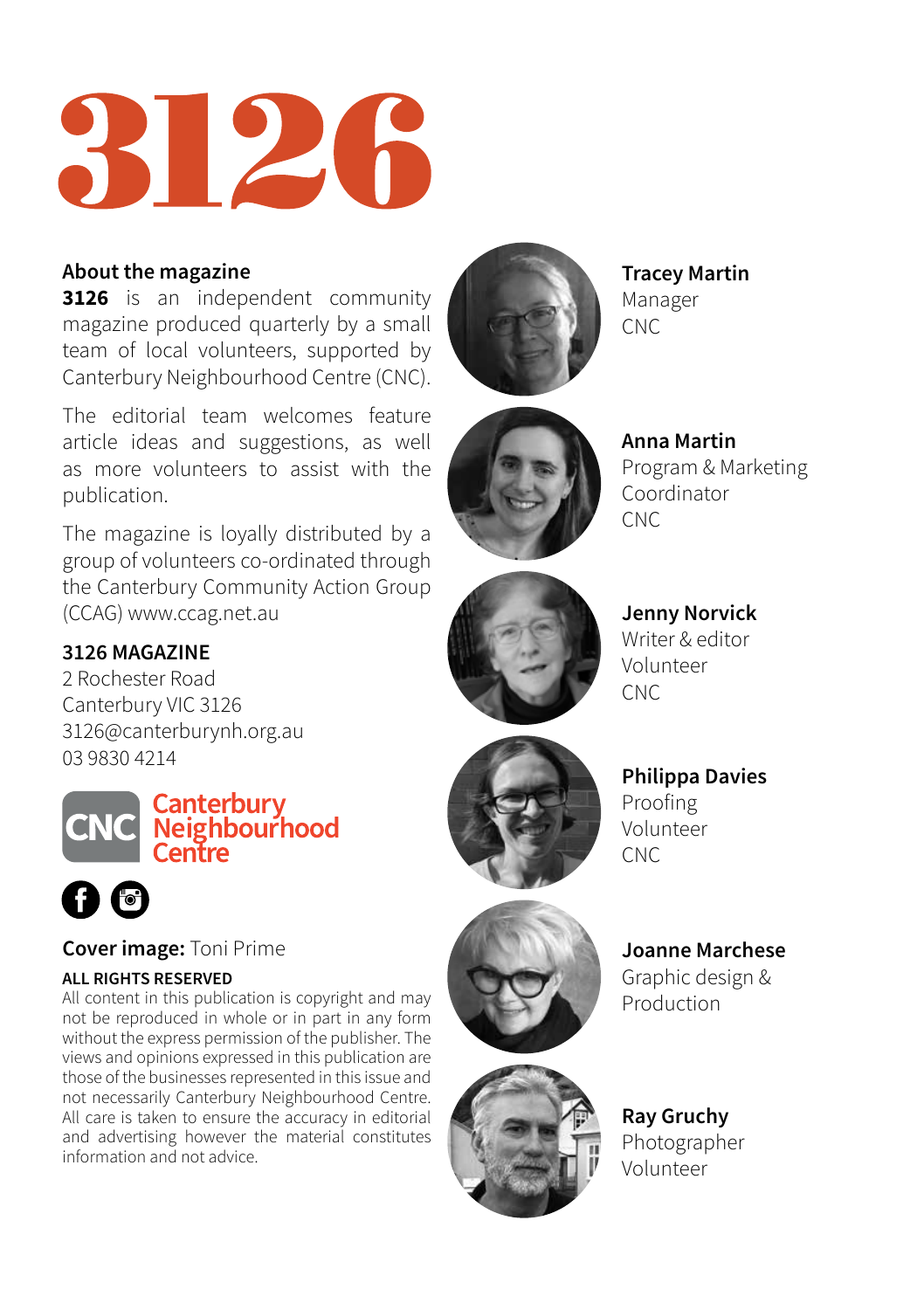

Spring is the season of renewal and growth.

The impact of lockdowns has brought an exhaustion that may linger for some time to come. Now more than ever turning our attention to our personal wellbeing and learning to nurture ourselves matters. With extra time at home and some warmth back in the sun, it's a great time to take care of you.

#### **Community connection is important to wellbeing also, so check in with your friends, family, and neighbours to see how they are doing.**

 3126 has some great articles in this edition to inspire you to get moving, get out into the garden, and get some good food on your plate. We have a silver linings story of one family's lockdown experience, along with a little history. And **Canterbury Neighbourhood Centre continues to offer classes online, with our yoga and Pilates classes supporting both the mind and body, and our language and literature classes stimulating the brain.**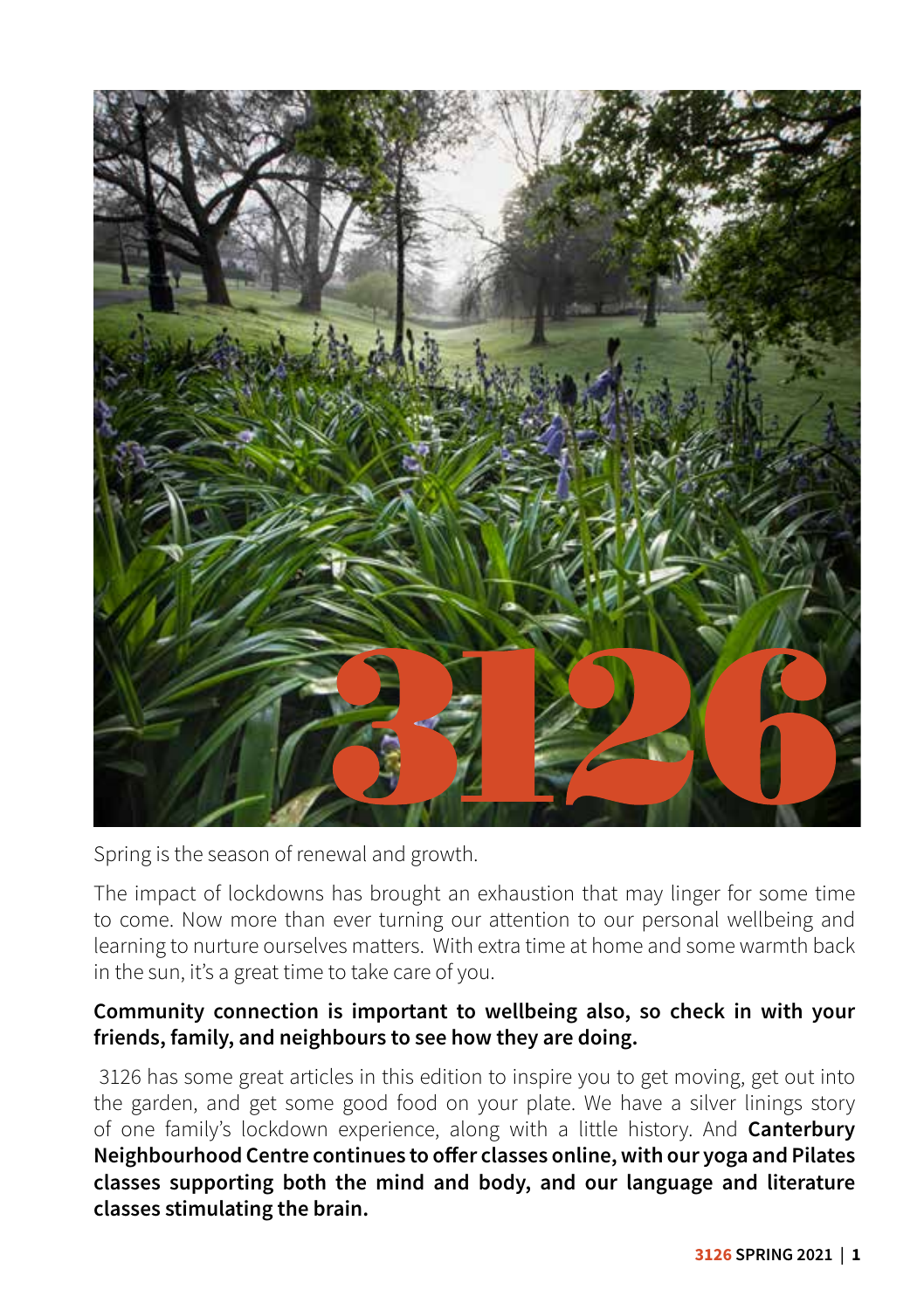

### Canterbury Neighbourhood Centre local short courses & activities

#### The Arts

#### **Nature in art**

Renowned botanical artist Terry Napier will guide you through watercolour techniques to illustrate the botanical world. Monday 9.30am – 12pm OR 12.30pm – 3pm Starts 11 October (8wks) \$225

#### **Watercolour (beginners to advanced)**

Explore a range of mediums and techniques in this small class with our experienced and talented artist Deb Mawdsley. Tuesday 9.30am – 11.30am OR 12.30pm – 2.30pm Starts 5 October (8wks) \$230

#### **Upholstery and soft furnishing**

Reinvigorate that tired piece of furniture or create a new cushion and accessories. Our professional upholsterer will guide you through the basics and give you the skills and confidence to tackle a range of projects. Suitable for all levels. Tuesday 9.45am – 12.15pm OR 12.45pm – 3.15pm Starts 5 October (9wks) \$275 Wednesday 9.45am –12pm OR 12.15pm – 2.30pm Starts 6 October (9wks) \$250 OR Wednesday 6.45pm – 8.45pm (via Zoom) Starts 6 October (9wks) \$230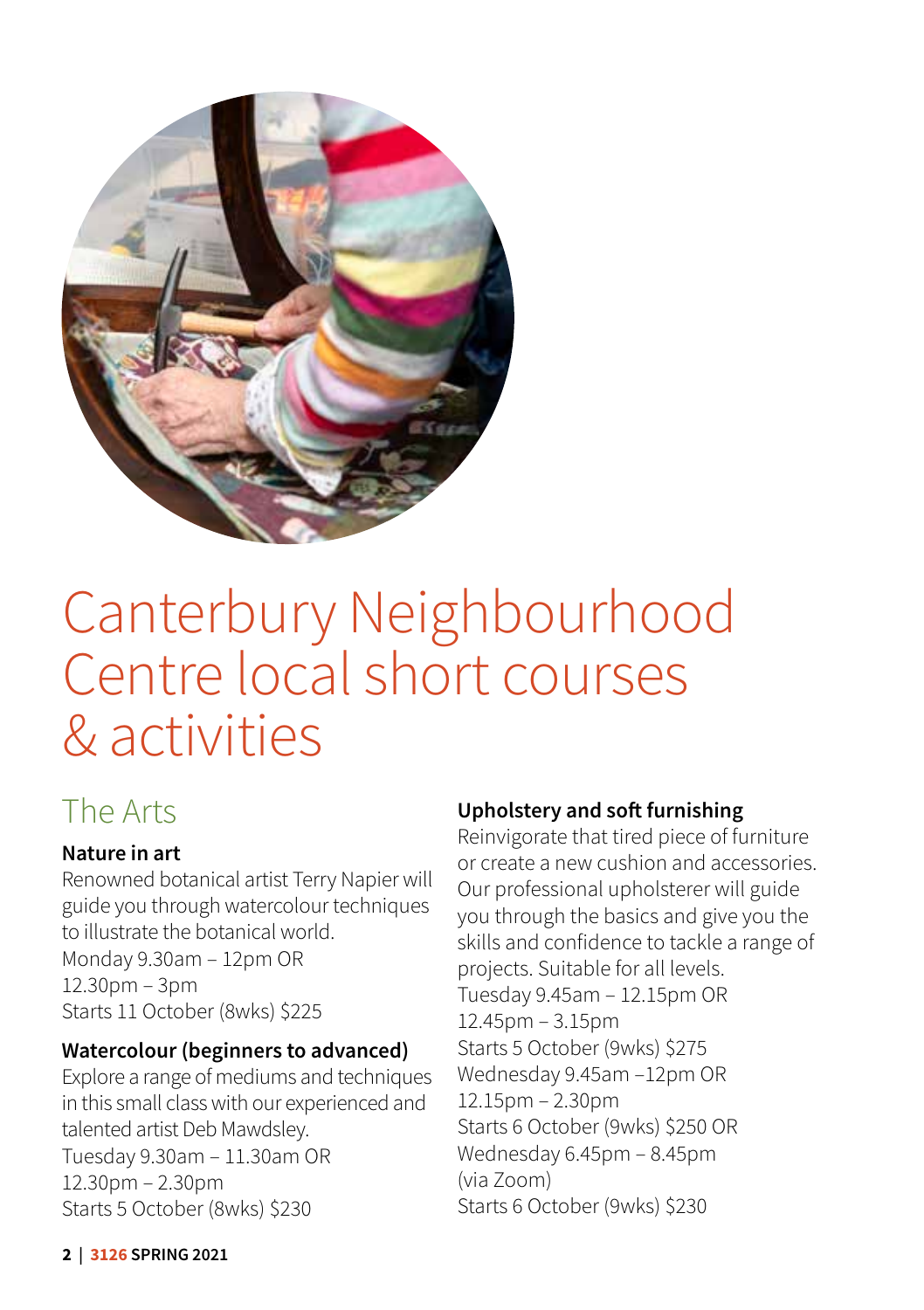Canterbury Neighbourhood Centre's local short courses **&** activities – Term 4 2021

#### Children

#### **Structured playgroup**

Facilitated by an early childhood educator, toddlers and pre-schoolers learn new skills through play, games, stories and music. Parents, grandparents or carers are encouraged to join in. Children under 12 months free. Monday OR Tuesday 9.30am – 11.30am Starts 4 October OR 5 October (9wks) \$144

#### Social

#### **Mahjong**

A classic game of strategy and skill. New players welcome. Friday 10am – 12pm Starts 8 October

#### Wellbeing

#### **Buff bones for osteoporosis\***

A Pilates-based full body workout for bone strengthening and balance, integrated with strength training and functional and rehabilitative exercises. Monday 9.30am – 10.30am Starts 4 October (9wks) \$158 Thursday 9.30am – 10.30am OR 10.45am – 11.45am Starts 7 October (10wks) \$175

#### **Tai Chi**

Gentle integrated mind and body exercise with a focus on control of movements and breathing for overall wellbeing. Monday 1.15pm – 2.15pm OR 2.30pm – 3.30pm OR 3.45pm – 4.45pm Starts 4 October (9wks) \$158

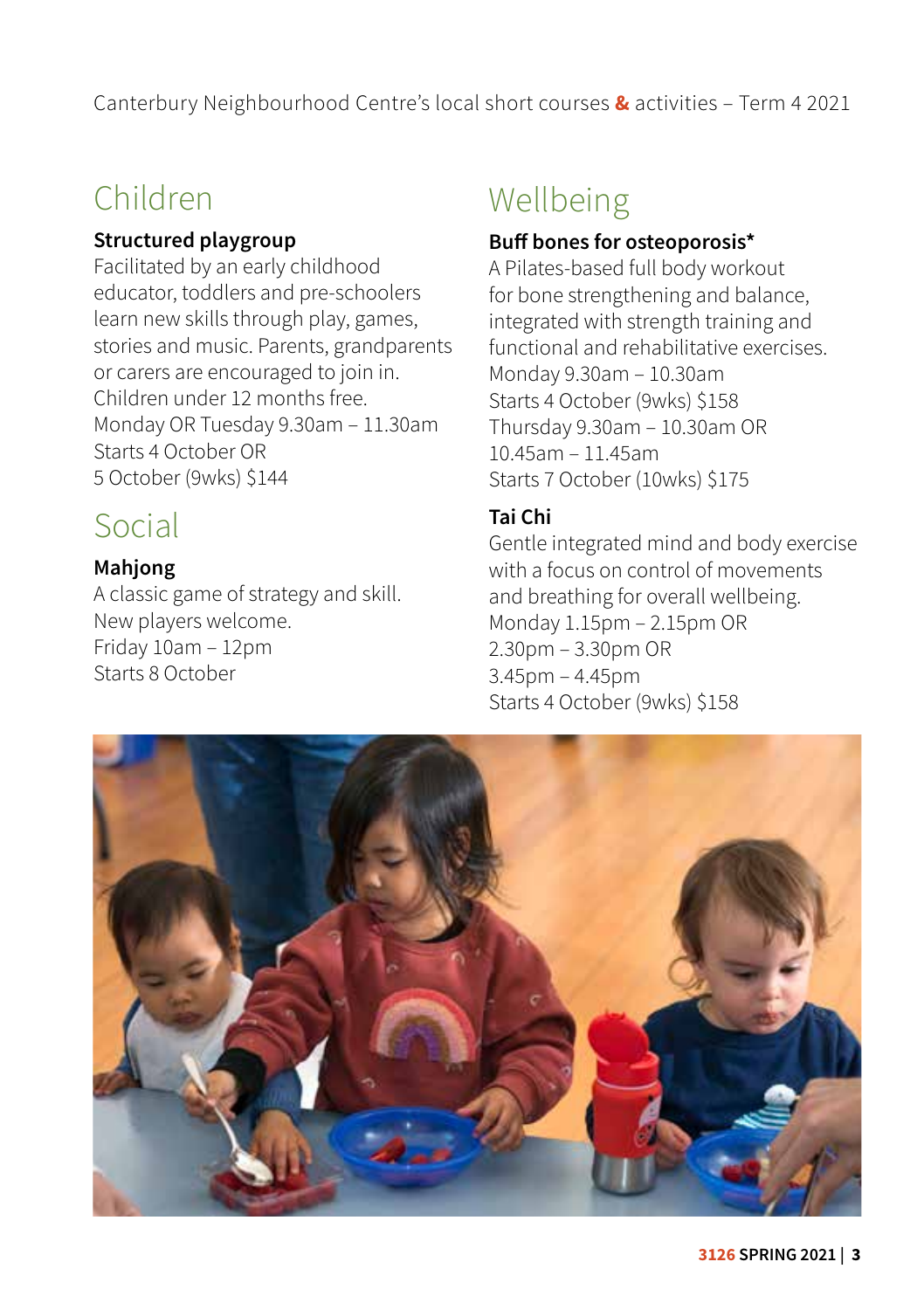Canterbury Neighbourhood Centre's local short courses **&** activities – Term 4 2021

#### Wellbeing continued

#### **Walking groups**

Get fit and make friends. Enjoy a walk through the streets and gardens of Canterbury, ending with a coffee at one of our local cafes. Thursday 9.45am – 10.30am (fast pace) OR 9.30am – 10.30am (gentle pace) Starts 7 October (ongoing). Free for CNC members

#### **Yoga (beginners to experienced)\***

Hatha yoga uses stretching techniques to release tension, increase flexibility and create a sense of calm. Tuesday 9.15am – 10.15am OR 10.30am – 11.30am Starts 5 October (9wks) \$158

#### **Yoga (gentle)**

A lighter version of traditional Hatha yoga ideal for anyone recovering from injury or looking for a slower paced yoga program. Wednesday 10am – 11am Starts 6 October (10wks) \$175

#### **Yoga – chair based**

Strengthen and stretch your body while being comfortably supported by a chair. This Hatha-based yoga class includes breath work, short meditations and seated relaxations. Suited to low mobility. Monday 12pm – 1pm Starts 4 October (9wks) \$158

#### Language

**French intermediate (2+ years' experience)\***  Tuesday 1pm – 3pm Starts 5 October (9wks) \$210

**French intermediate (3+ years' experience)\*** Monday 1pm – 3pm Starts 4 October (9wks) \$210

**French advanced (4+ years' experience)\*** Monday 10.30am – 12.30pm Starts 4 October (9wks) \$210

**Italian beginners (6 months experience)\***  Thursday 9.30pm – 11.30pm Starts 7 October (9wks) \$210

**Italian beginners/intermediate (2 years' experience)\***  Wednesday 3pm – 5pm Starts 6 October (9wks) \$210

**Italian intermediate/advanced (3 years+ experience)\***  Wednesday 12.30pm – 2.30pm Starts 6 October (9wks) \$210

**Italian advanced (via Zoom)** Thursday 12pm – 2pm Starts 7 October (9wks) \$210

**Italian advanced – Language & Conversation (6 years+ experience)\***  Wednesday 9.30am – 11.30am

Starts 6 October (9wks) \$210

*Classes are delivered face-to-face unless specified as online. Classes marked with \* will shift to online mode via Zoom in the event of a Melbourne lockdown.*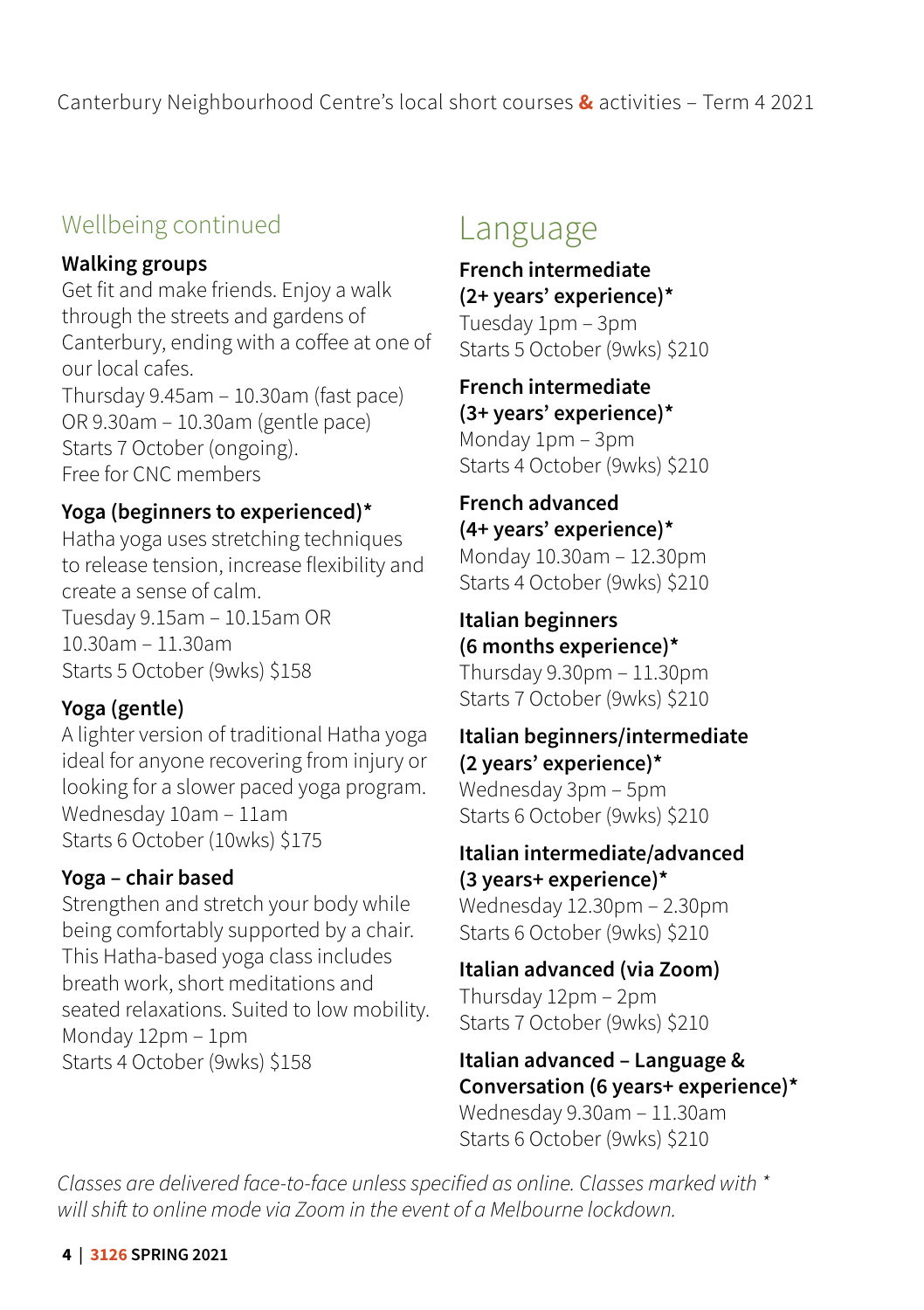

#### The Written Word

#### **Writing life (ongoing)\***

Structured lessons to guide you in capturing and sharing your valuable memories and anecdotes from your life and family history. Tuesday 10am – 12pm Starts 5 October (9wks) \$210

#### **The Written Word with Sue Braint (via Zoom)**

A history of words. Every word carries a history. Join us for a fascinating journey into the world of words. Tuesday 10am – 11.30am Starts 9 November (4wks) \$93

#### **Book circles – Maling Rd**

Meet at a local coffee shop for lively discussions on books, films, community activities and events. Book circles with a real difference! Call CNC for further details. 2nd Tuesday of the month 10am – 12pm

#### **To find out what's on at Canterbury Neighbourhood Centre Visit our website:**

www.canterburynh.org.au **Call us:** 9830 4214 **Send us an email:**  office@canterburynh.org.au **Follow us:** facebook.com/canterburynh

A O



#### **Have you heard about the new Canterbury Precinct?**

*From 2022 workshops, courses and events will be held in our beautiful new home in Canterbury Gardens. Join our email list [\(www.canterburynh.org.au\)](http://www.canterburynh.org.au) to receive updates via email.*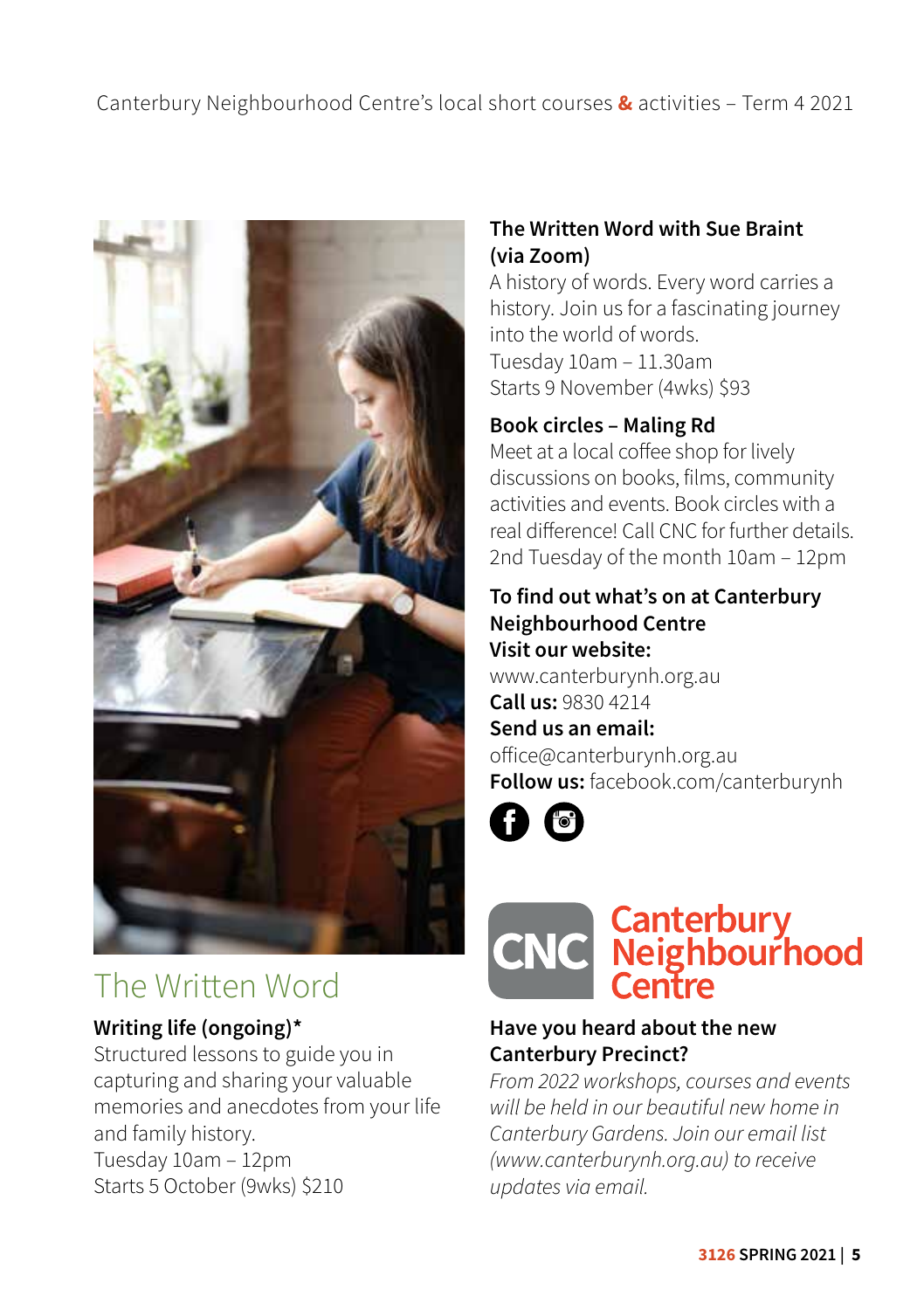# Silver linings in lockdown

#### **Toni Prime**

Toni Prime knows a little about the work-family juggle during lockdown. A graphic designer and photographer, Toni lives in Kew with her husband Simon and their four children: Brae (12), Jy (10), Quade (8) and Ivy (6), as well as two chickens, Bobbie and Waffles.



Managing remote learning with four children has been a challenge, but one that has brought some unexpected benefits. 'The older two self-manage their day and they are pretty comfortable getting all their work done and submitted with very little help,' says Toni, noting that they have learnt a great life skill through this independence. The younger two children require a little more guidance, but once she explains the task, they are usually happy to complete it on their own.

Toni and Simon have tried hard to keep their own frustrations in check: 'We don't focus on when lockdown will end, we just have the mindset that we take each day at a time not looking too far ahead. Kids read your mood and reflect that so we try to keep enjoying the small tasks and not looking at what we are all missing.'

Some of their favourite activities have been making gifts for upcoming birthdays, designing Book Week costumes, baking a slice and leaving it on the neighbour's doorstep, and making postcards to send to friends.

With the kids' team sports on hold, Toni has found that it has been the little things that have brought the most joy over the past year. 'Our big project in the first lockdown was our pet chickens. We made a brooding box for inside while

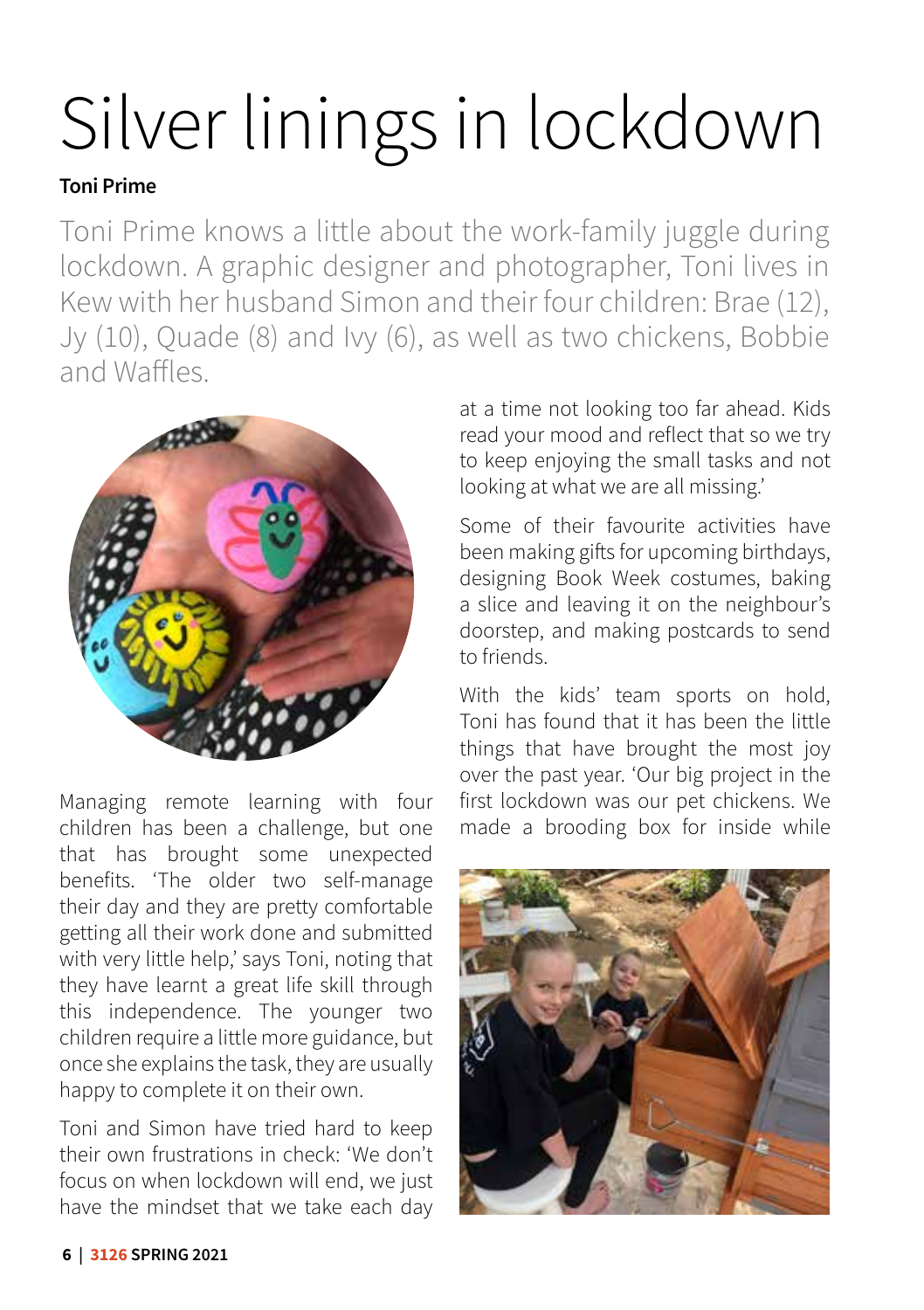they were tiny, and learnt about how to care for them at each growing stage. We bought a chicken coop which we painted and built, and watched them grow. They are very much loved and it's the kids' responsibility to put them away each night and open their coop first thing in the morning. They have brought a lot of love and entertainment.' The family has also enjoyed long walks along Glass Creek climbing rocks, looking for creatures and exploring the banks.

Lockdown has also brought new weekly activities, including Saturday morning baking sessions with their grandparents, who live in country Victoria. The whole family have enjoyed these online catchups, and often other family members and



it has been the little things that have brought the most joy... I will also remember it as a time that we got to slow down a little too.' Photography: Toni Prime

cousins will pop into the Zoom call just to say hi.

When asked what advice they would give to other families, Toni suggests letting go helps:

'Get messy and do craft, cooking and puzzles. Kids love it and no one's coming over to visit so it doesn't matter if the house is upside down. Don't be too hard on yourself if they spend way more time on screens and watching movies … it's not a normal situation so don't try to enforce normal routines … it will send you crazy.'

Looking back on the past year, Toni notes that there have been plenty of benefits. 'I think about how quickly time passes while they are little, and I think later we will appreciate having this extra time with them. I hope they remember the nights we spent watching TV shows together later than regular bedtime, movie nights on the trampoline, and cooking pancakes for lunch during the school week. I will remember it being challenging in terms of my own brain space, but I will also remember it as a time that we got to slow down a little too.'

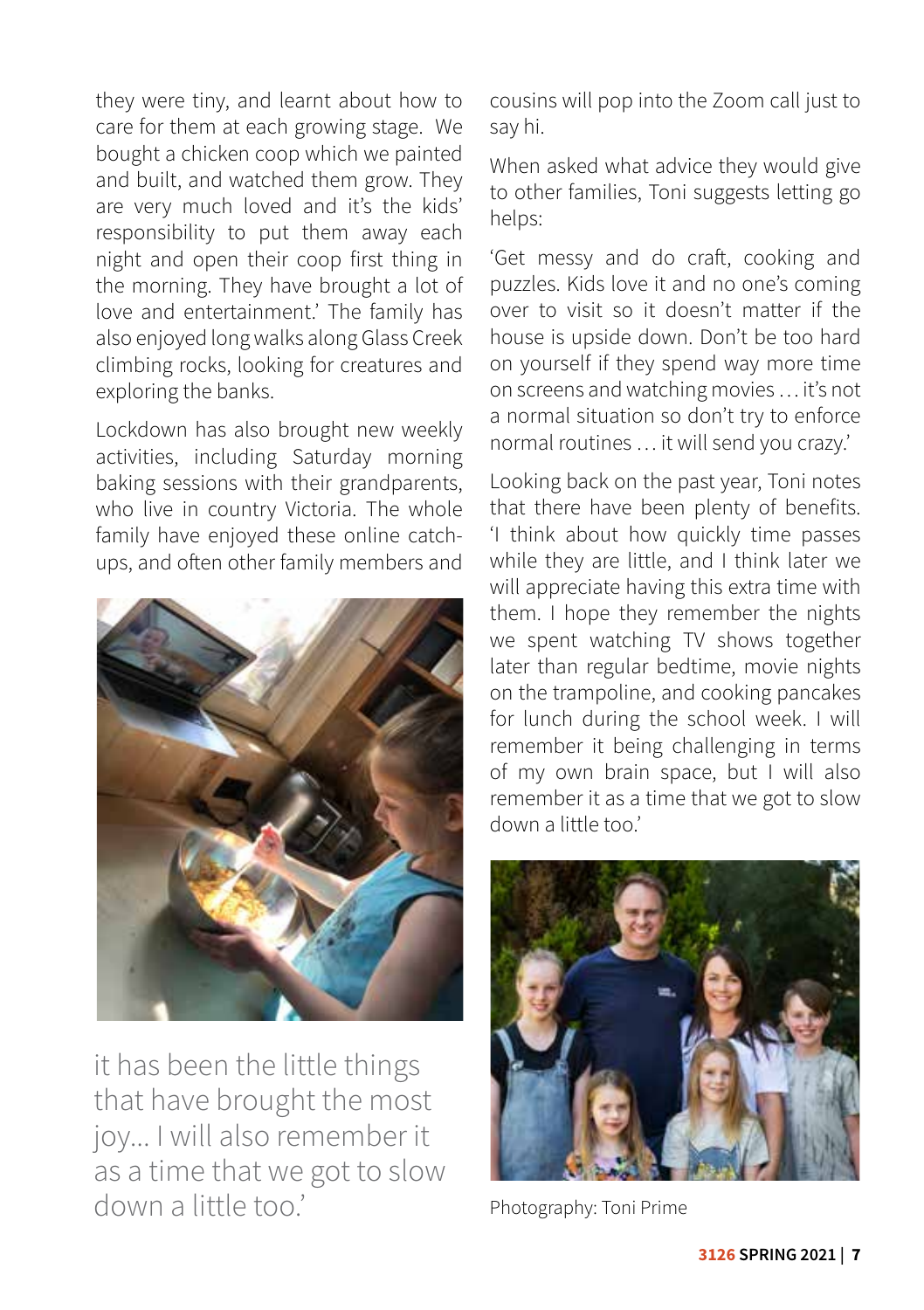## Getting to the guts of food

#### **Marnie Nitschke, accredited practising dietician**

If I had to name the hottest topic I get asked about these days, it would have to be... gut health. What does it mean to have a healthy gut? And how do you know if things are in order down there anyway?

Good gut health means different things to different people. But is usually associated with:

- Feeling we are digesting our food well and having regular, easy to pass bowel motions
- A calm gut without symptoms like bloating, feeling sick, pain or excessive gas

#### **What's all the fuss about the gut microbiome?**

Our gut microbiome is the ecosystem of different microorganisms living in our gut and is an invisible but vital aspect of optimal gut health.

Research tells us that a diverse microbiome with lots of different bugs that all keep each other in check is super important. This has direct effects on energy levels, inflammation in our body and even our mental health.

#### **What about probiotics?**

Probiotics may provide some health benefits, and may provide relief from some digestive symptoms, but there are currently no evidence-based guidelines for prescribing probiotics. Therefore, we don't all need to be taking probiotics to have good digestive health.

#### **Lockdown and food fads**

Lockdown is hard enough without having to worry about your nutrition. What you don't need to be doing now is trying to lose weight, eat clean or cut out sugar. When it comes to food, let's look at what we can add in, rather than what we should take out. Let's ditch the judgements and think about all the ways that food nourishes us: through nutrients yes, but also through connections, community and comfort.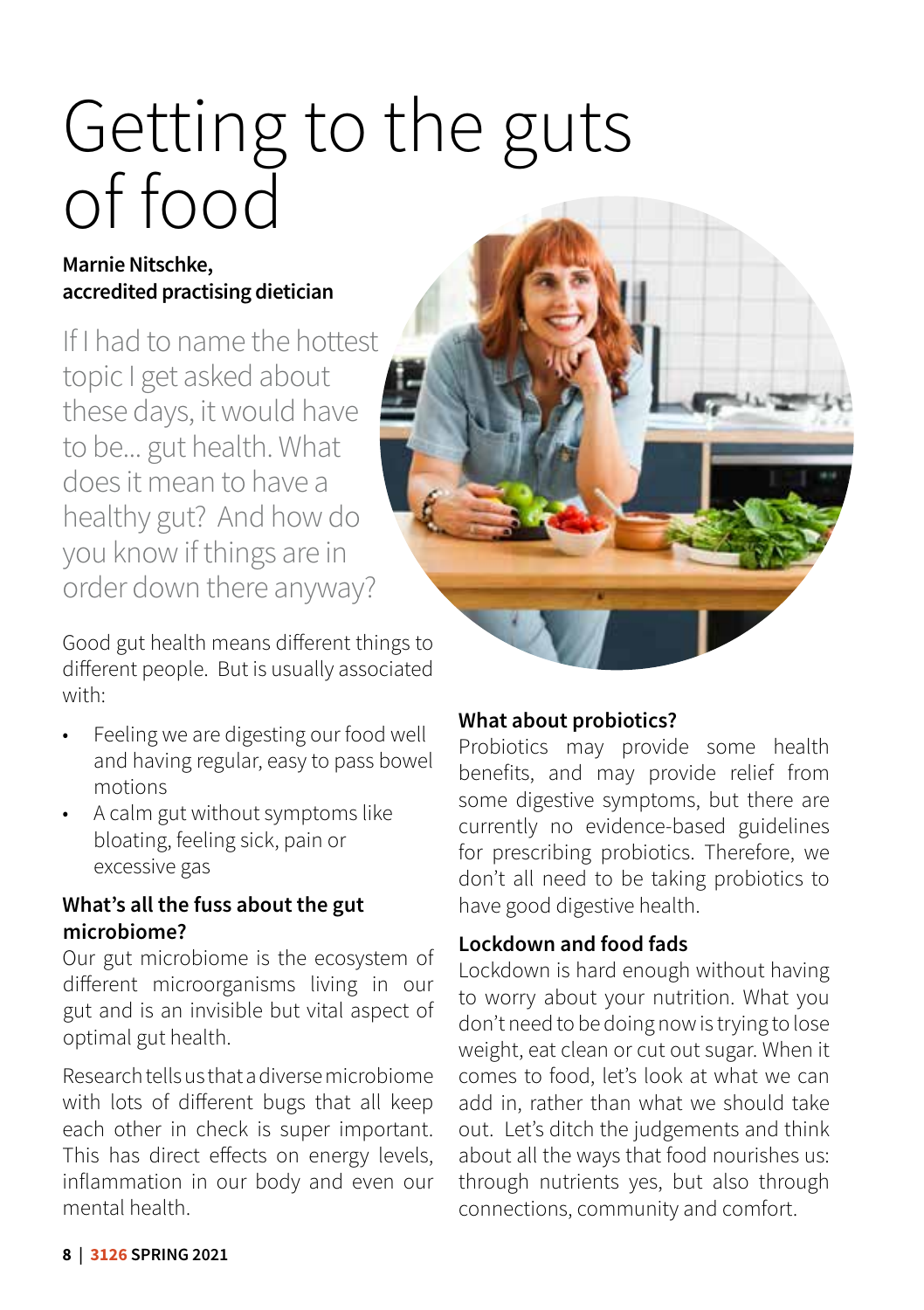#### 3 simple 'real food' suggestions for your best gut health.



Eating should be about nourishment and connection, not rules. I'm keeping it simple here because that's my philosophy when it comes to nutrition: Don't overcomplicate things.

**1. Work on your dietary diversity**

Studies are showing time and time again that diversity of plant foods in the diet is one of the most important factors in maintaining a healthy gut microbiome.

• Aim for at least 30 different plant foods each week. This includes fruits, vegetables, nuts, seeds and whole grains.

#### **2. Make sure you're getting enough fibre**

- Choose wholegrain breads & high fibre breakfast cereals like oats.
- Include nuts and seeds daily (e.g. linseed and pumpkin seeds in a smoothie).
- Eat more legumes (eg. chickpeas, lentils, kidney beans) and vegetarian meals.

#### **3. Bolster your antioxidant intake**

You can think of antioxidants as tiny, invisible wellness warriors that travel around our bodies repairing damage. They also nourish our good gut bacteria.

- Eat a rainbow of coloured fruits and vegetables like berries, broccoli, pumpkin, tomatoes and beetroot
- Tea, coffee, dark chocolate, herbs and spices, and extra virgin olive oil are also great sources of antioxidants.

At the end of the day, supporting your best gut health isn't about expensive products or strict dietary regimens. It's about a healthy lifestyle, self-care and dietary variety.

*Marnie Nitschke is a local accredited practising dietitian and a long-time Melbourne foodie who loves mucking around in the kitchen. Marnie is the founder of* **Fork That Nutrition** *– a nutrition consultancy which is all about helping people harness their best digestive health. To learn more, go to* **forkthatnutrition.com**, *and follow Marnie over on Instagram* **@forkthatnutrition** *for recipes, myth-busting and straight-up gut health tips.*

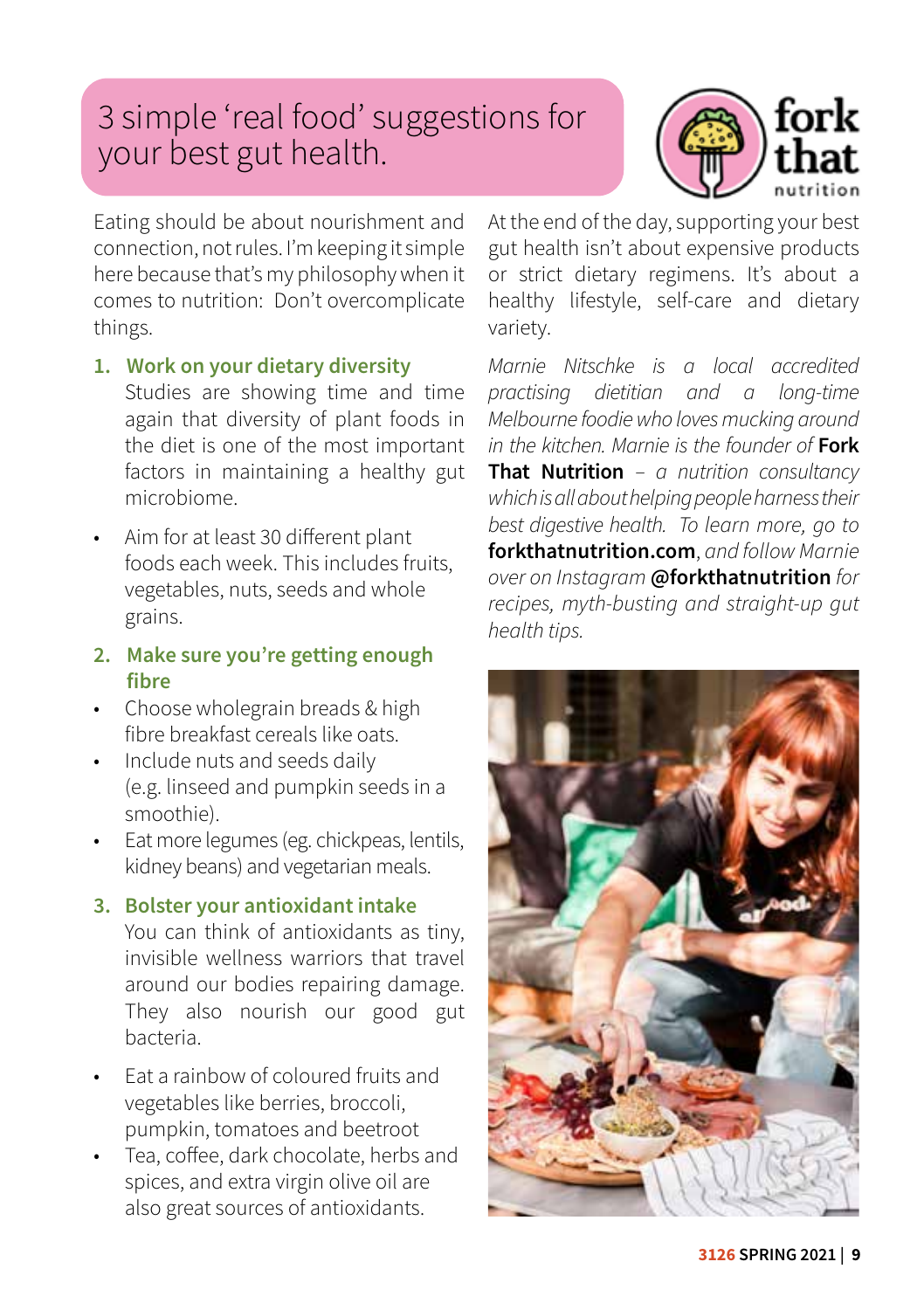

### Canterbury Football Club celebrates 140 years of footy action

**Jim Nicholas**

**The founding of Canterbury Football Club 140 years ago preceded the suburban settlement of Canterbury: it was launched a year before the arrival of the railway and before the large estates started to be subdivided for suburban housing.** 

It is proud to have survived so long and kept so much of its heritage: its monogram since 1881, its ground since 1906, its jumper since 1915 and the club song since 1964. It is a direct link to the earliest years of Canterbury as a suburb and has been part of its fabric ever since.

The club was formed in 1881 by Peter Williams, who owned the local equivalent of a taxi service, Canterbury Hansom Cabs. He played for the team, and was the secretary and treasurer of the club in its early years. Its original ground was shared with the cricket club in the area where Strathcona Girls Grammar is today. Some years later, William Malone, who built Malone's Club Hotel in 1889 and was a leading member of the club, persuaded the club to move to a sportsground which he built behind his hotel, between Maling



and Wattle Valley Roads. It will be no surprise to learn that all club lunches and dinners were then held at his hotel.

When the Council wanted to develop Maling Road into a shopping precinct, they purchased a local dairy farm and turned it into Canterbury Sports Ground, located just over Canterbury's current boundary with Surrey Hills. The football and cricket clubs moved there in 1906, and it has been their home ever since.

Many members of the football club served in the Australian Defence Forces during World War I, so to commemorate the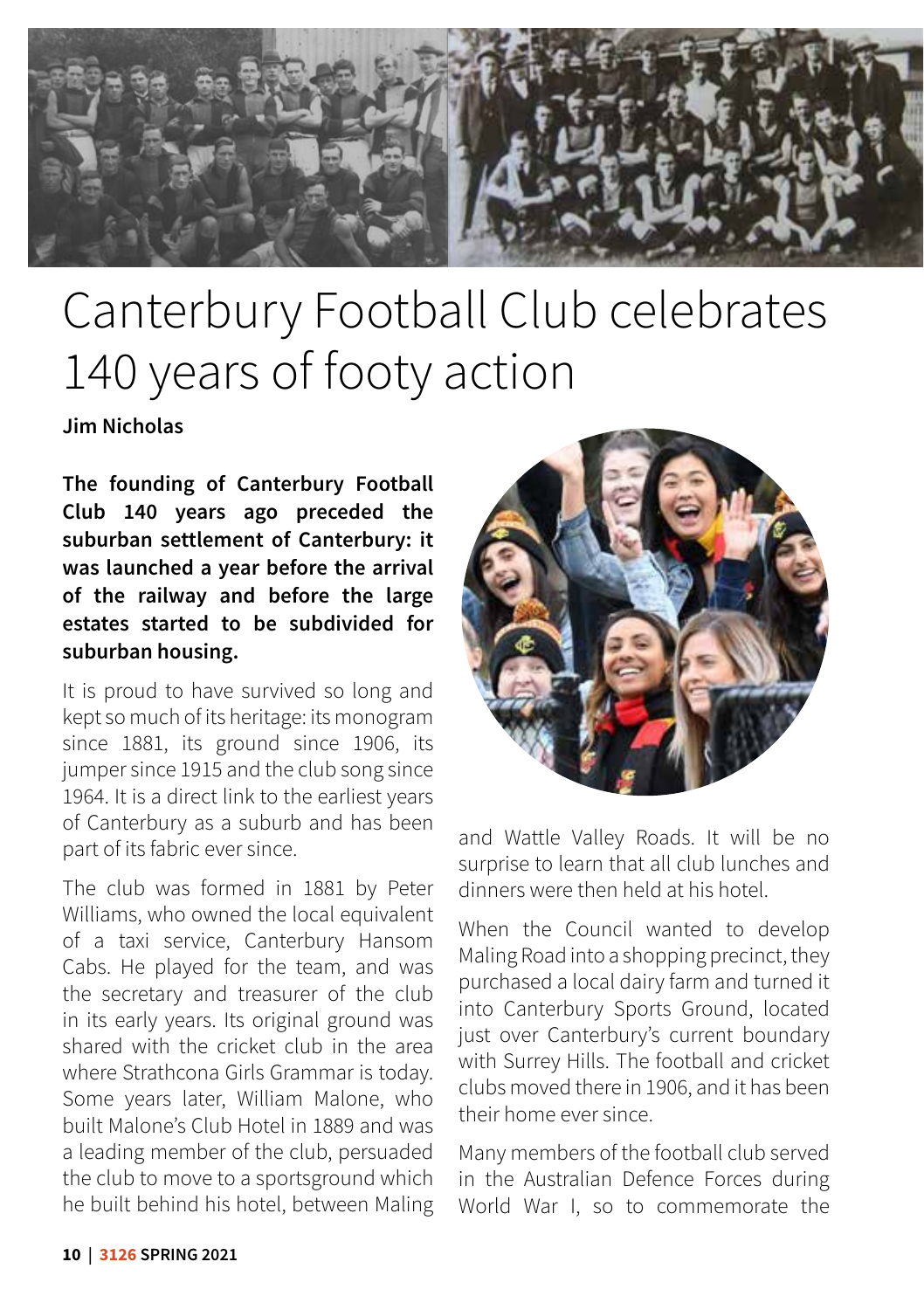

The Council purchased a local dairy farm and turned it into Canterbury Sports Ground. The football and cricket clubs moved there in 1906, and it has been their home ever since.

sacrifices of the ANZACs at Flanders in Belgium, the club decided to adopt the Belgian colours of red, yellow and black as the club colours at a ceremony in Canterbury Theatre in 1915.

This caused a problem a little later as these colours were almost a replica of the colours adopted by Germany for its flag after World War 2. So the colours were temporarily changed after the war to green with a gold vee. In 1949 as tensions eased, the colours were changed back but in a different sequence to those in the German flag, and those have remained the club colours ever since.

The period after the Second World War was a halcyon period for football, with crowds of 500-1000 people regularly attending Canterbury's home games. It won its first ever premiership in 1920 with a team comprising mainly local returned servicemen. It secured another premiership in 1926 but had to wait another 30 years to win its next. Many players who had their start with Canterbury would go on to be stars in AFL Premier League teams.

The club, which had been a powerhouse First Division club for most of its history, found itself in decline from the mid-1970s due to a changing and ageing population; the club dropped to the Second Division as a result. However, its performance has remained strong with premierships for its senior team in 1991, 2003 and 2015. Its women's reserves team won the 2019 premiership in their first season, two years after the women's team was established in 2017.

Whilst the club does not receive the same level of dedicated support that it might have attracted in its past, it is still pleasing to see so many locals turning out in club colours at our games. The club can only be competitive into the future with backing from its local community as supporters, members, sponsors, committee or helpers. All are welcome, and even if you are not a football supporter, join us on a Thursday evening or matchday for a drink in the social rooms.

#### **Jim Nicholas manages the Canterbury History, Today and Tomorrow Facebook site**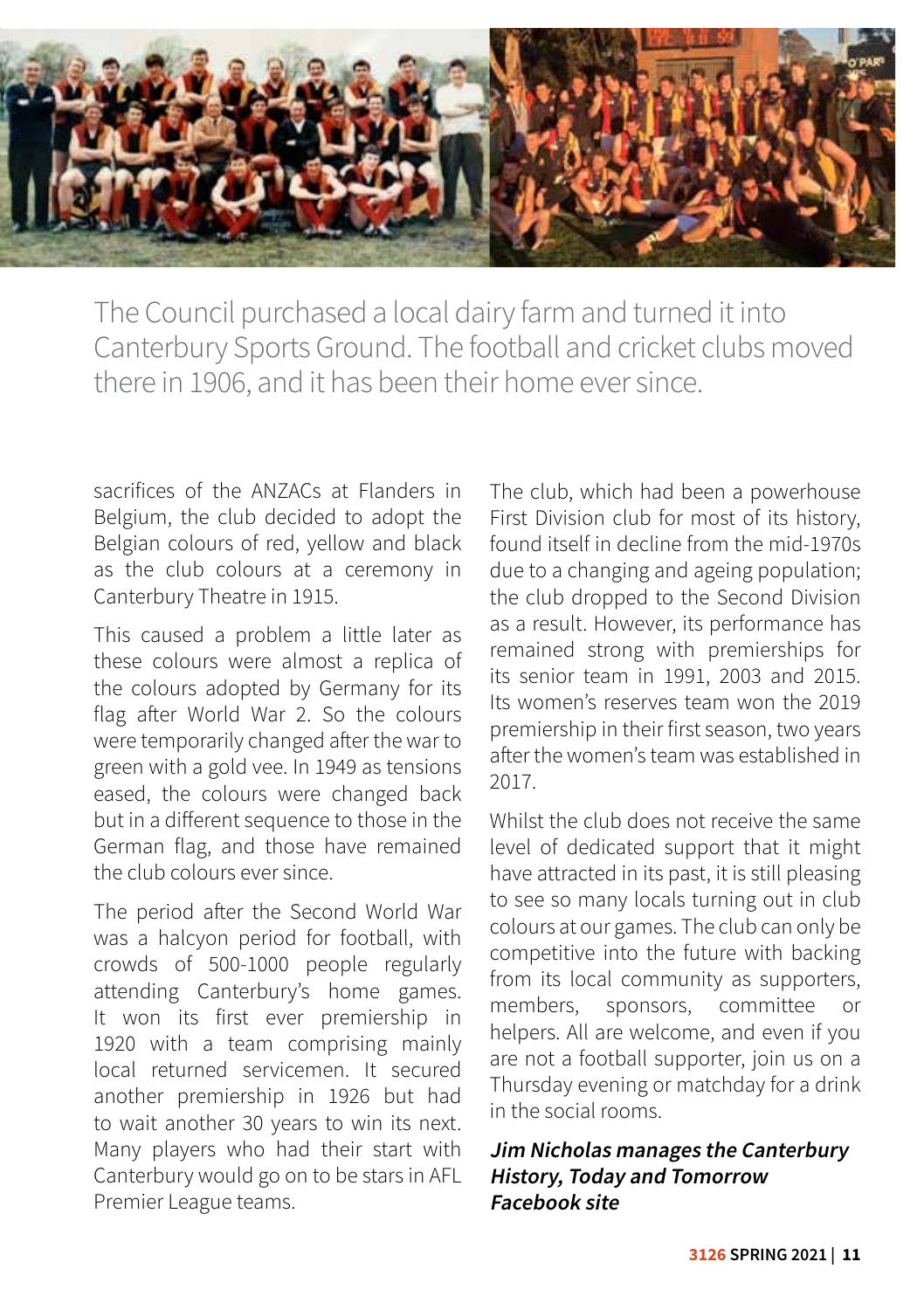### Improving your overall health and wellbeing with exercise



#### Going to a gym is about more than losing weight or building muscle – it's about building a healthier lifestyle.

The most important factors in maintaining your long-term health are simple – good nutrition, exercise, quality sleep and reducing stress.

ALTA Fitness is a family-owned personal training studio located across the road from the beautiful Canterbury Gardens. We have been open for five years and love feeling a part of the local community, shopping locally and supporting the Canterbury Community Action Group. Our whole family are known to participate in the Canterbury Station Clean Up Days and helping to deliver 3126! And we do this

because not only do we want to serve our community, we want to be part of it.

Our area of expertise is our knowledge of a vast variety of different exercises; we have thousands of them to draw from in creating a personalised program for individuals. We also add conversations and information around nutrition, sleep, dealing with niggling pains or aches, and stress, and a friendly, earnest look at what supports you.

In our modern lives, making time for exercise is crucial, as our regular daily activity is no longer enough.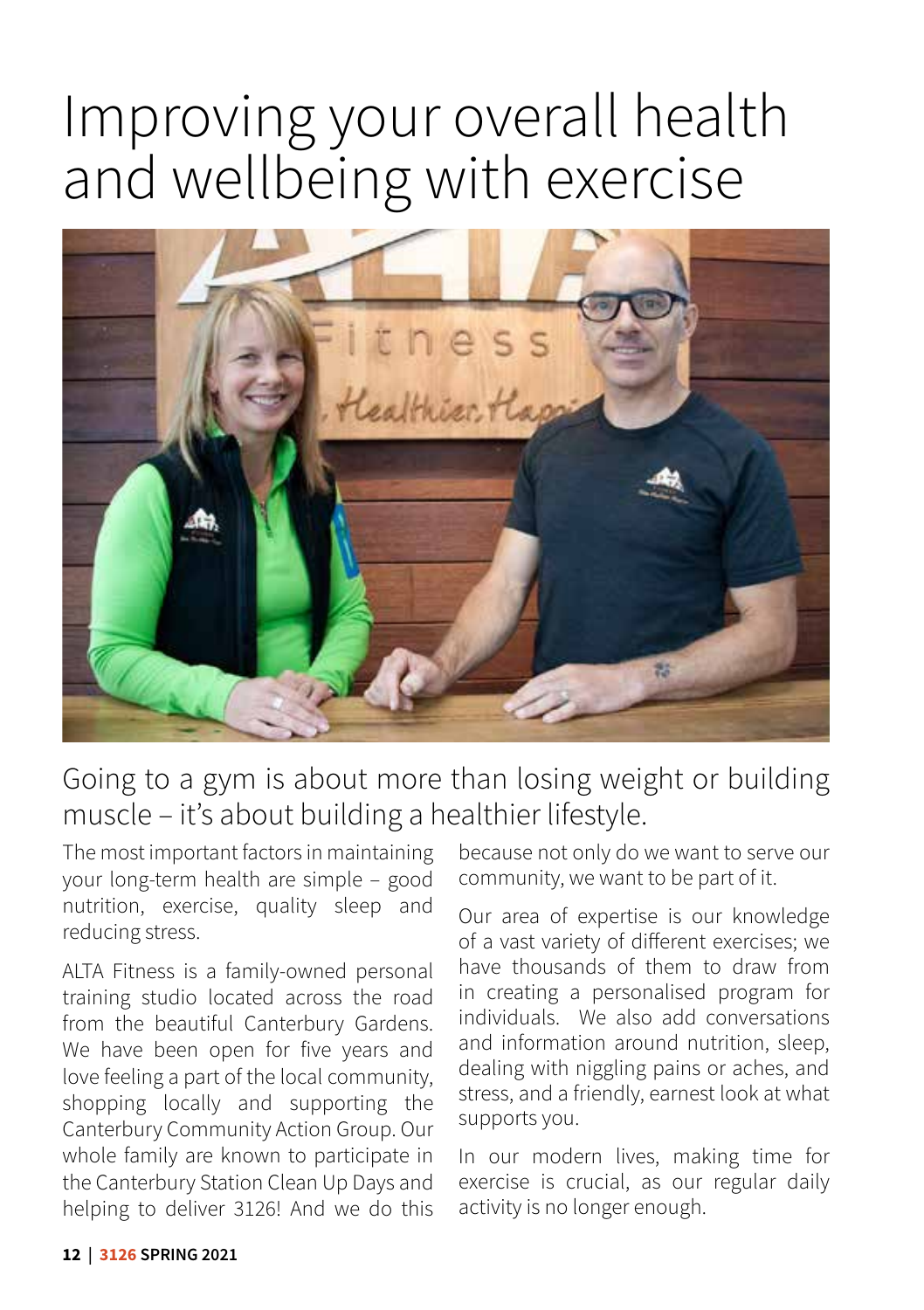#### In our modern lives, making time for exercise is crucial, as our regular daily activity is no longer enough.

Cars, automated appliances, elevators and work based on computers all contribute to people sitting for longer periods. As we age, our metabolism naturally slows and we are more likely to develop metabolic disorders, for example Type 2 diabetes, where our body doesn't respond normally to insulin. High blood sugar levels directly affect your immune system and can cause inflammation and weight gain.

One of the best ways to offset ageing is to exercise via resistance training (lifting heavy stuff) and interval training (raising and lowering your heart rate). In fact, you get more bang for your buck by lifting heavy stuff one day a week, than lifting light stuff 3 days a week. By lifting heavy, you increase your muscle density, which in turn increases your metabolic efficiency, joint strength and stability, and bone mineral density. Interval training can look something like 20 seconds of intense work with 10 seconds of rest for a total of 10 repetitions – so why is this beneficial? It increases not only cardiovascular efficacy but also mitochondrial density (power plant of the cell). Mitochondria make up to 70% of your heart muscle and also regulate the activation of your immune cells. This is why resistance and interval training benefits are significant.

We love what we do. Life is about enjoyment, connecting with each other, our clients and our broader community. Pop in anytime and say hello.

**Jean-Claude, Linda and the ALTA Fitness team.**

#### **ALTA Fitness Women's Health & Wellbeing Evening Friday 12 November**

**We are hosting a Jean Hailes Women's Health Week Fundraising event in the ALTA studio on Friday 12th November, from 7pm.** 

Join us for an evening discussion on women's health and wellbeing. The panel includes Dr Betty Checuti (Psychologist), Dr Sara Whitburn (General Practitioner), Dr Sarah Martorella (Osteopath), Marissa Vassie (Dietician) and Katrina Gow (Nursing, occupational therapy).

Tickets are \$30 and bookings are essential. Price includes nibbles and a glass of bubbles on arrival, door prizes and a gift bag with goodies to take home with you! A gold coin donation will raise funds for the Jean Hailes Foundation.

#### **Contact Linda on 0410 544 759 to find out more.**



#### **ALTA Fitness**

233 Canterbury Road, Canterbury 3126 Ph: 9077 8946 www.altafitness.com.au Mon, Tue, Wed: 6am to 8pm Thu, Fri: 6am to 4pm Sat: 6am to 12.30pm Sunday: Closed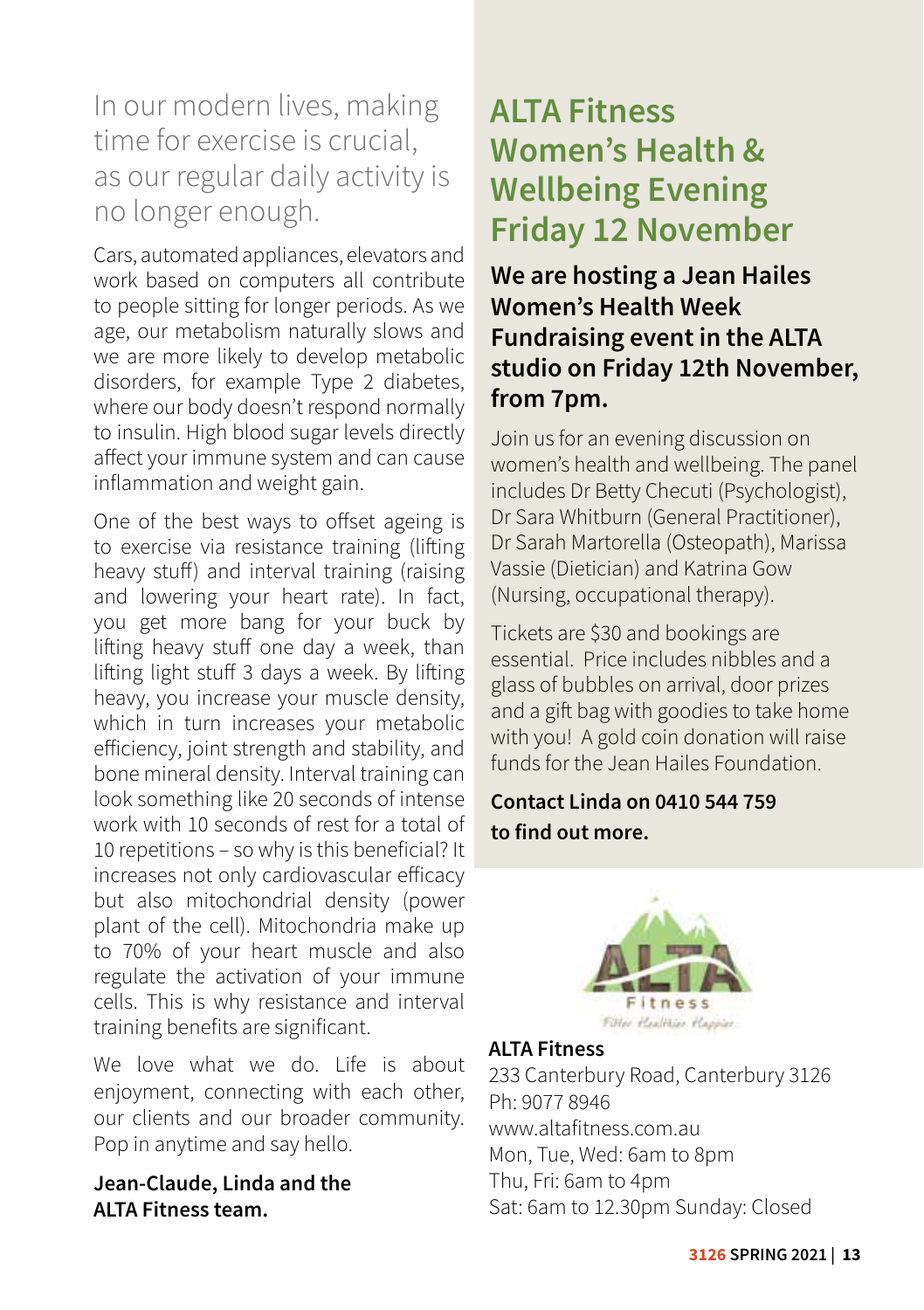### Call-out to descendants of Alfred Golding

Alfred Golding was a prominent early settler in Canterbury. He was famous for Goldings Hall and Boot Factory which after several moves found its home overlooking Canterbury Gardens on its west side. Built in 1897, it operated until the 1960s on the site currently occupied by Abingdon Apartments. The hall was popular with local church and community groups, and older residents of Canterbury still remember the factory siren.

A plaque has been donated to commemorate the site and the donor has asked the Canterbury History Group to get in touch with as many of Golding's descendants as possible to help organize and celebrate the unveiling,

If you are a descendant of Alfred Golding, or know someone who is, Canterbury History Group would love to hear from you. Contact us as follows: Email: canthist@gmail.com Neil Curry (President): 9830 5896 or Libby Wilson (Secretary): 0400 221 836



Below left: *Alfred Golding and his family pre WW1* (Photo supplied by a great grandson) Right: *An artists/designers impression of Goldings Hall and Boot factory, 190 Canterbury Road*  Photo from Boroondara library Collection

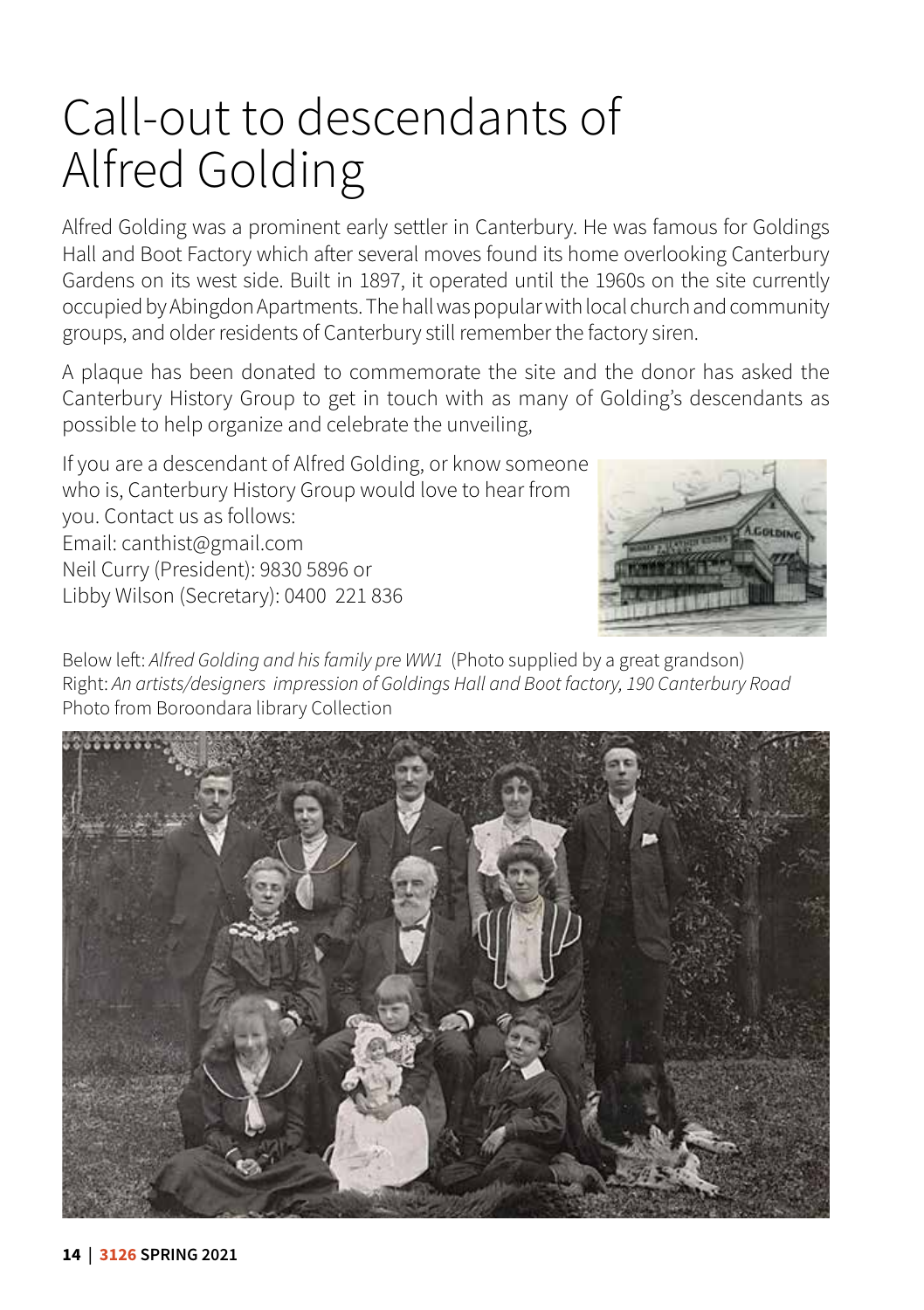### Spring flowers at Canterbury station



Many members of the community have commented on the display of flowers adjacent to the walkways at Canterbury station, which have burst into bloom with the arrival of spring.

The display is the result of work by Canterbury Stationeers over the past three years. They have been supported by members of the community who have donated many of the plants currently blooming.

Canterbury Stationeers have also worked with Canterbury Friends to regenerate the elevated garden at the end of Theatre Place.

Interested in becoming involved? Both Canterbury Friends, who work under the Boroondara Council volunteer assistance

program, and Canterbury Stationeers are always seeking more community members.

#### **Canterbury Stationeers**

John Constable Email: john@jjcgroup.com.au Ph: 0407 553 663

#### **Canterbury Stationeers**

Wendy or Tim Wilkinson Email: wilkinsont414@gmail.com Ph: 0409 836 013 or 0409 360 237

Above: *A burst of spring – the floral display under Canterbury Station.* Image: Ray Gruchy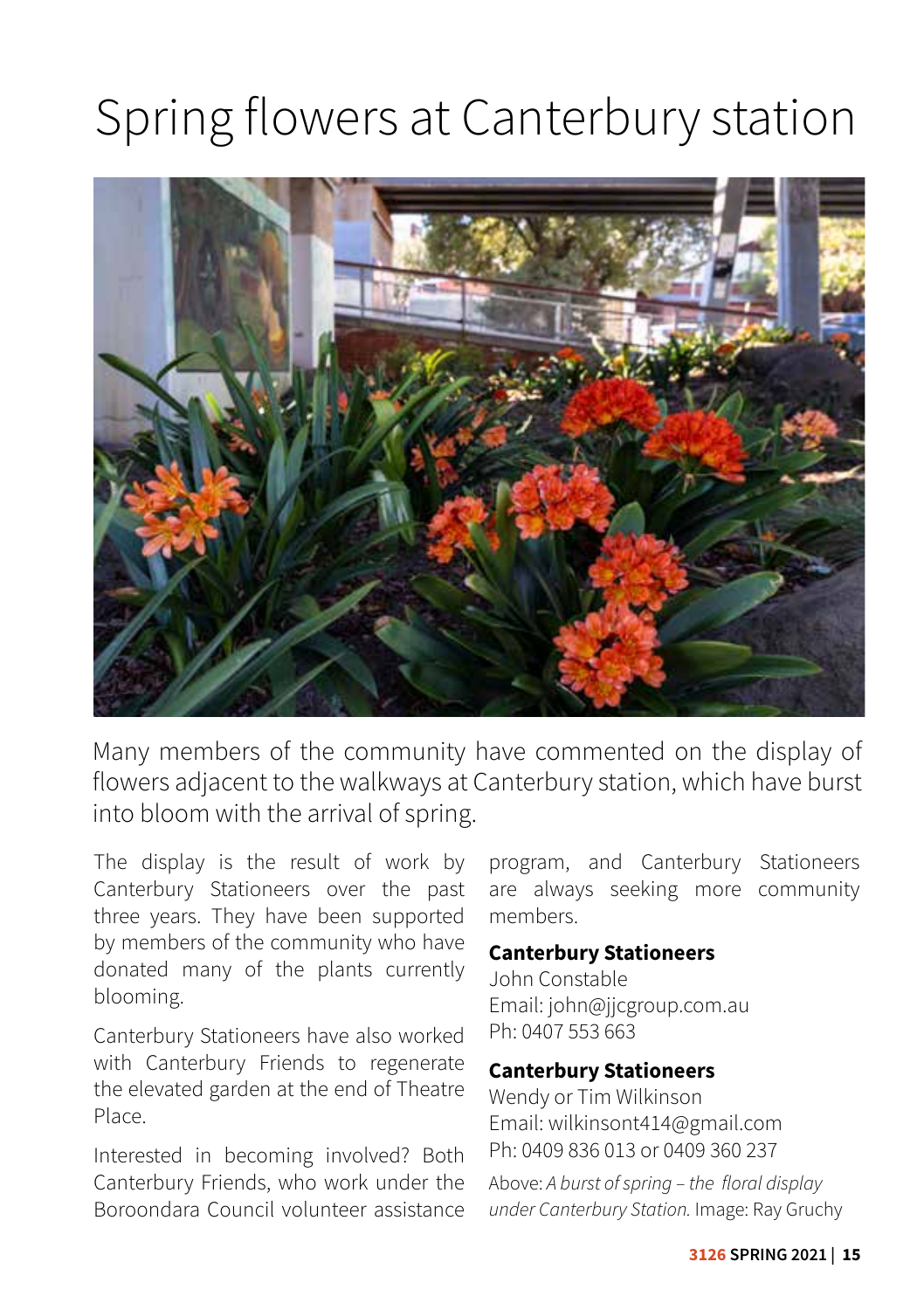# Spring into gardening



Spring has sprung and there is no better time to get out into the garden. With many Victorians feeling the fatigue of ongoing lockdowns, gardening is a great distraction and something that the entire family can enjoy.

But did you know that gardening can help to improve your wellbeing? Gardening has several health benefits, including:

- Helping you stay fit and active
- Encouraging kids to eat their greens kids who are picky eaters may be more likely to eat fruit/ vegetables that they've grown themselves.
- Providing relaxation and meditation there's nothing better than spending a spring afternoon in a beautiful garden!

If you already have an established garden, here are some key things you can be doing this spring to help your garden recover and prepare for summer:

...kids who are picky eaters may be more likely to eat fruit/ vegetables that they've grown themselves.

Photography: Claire Takacs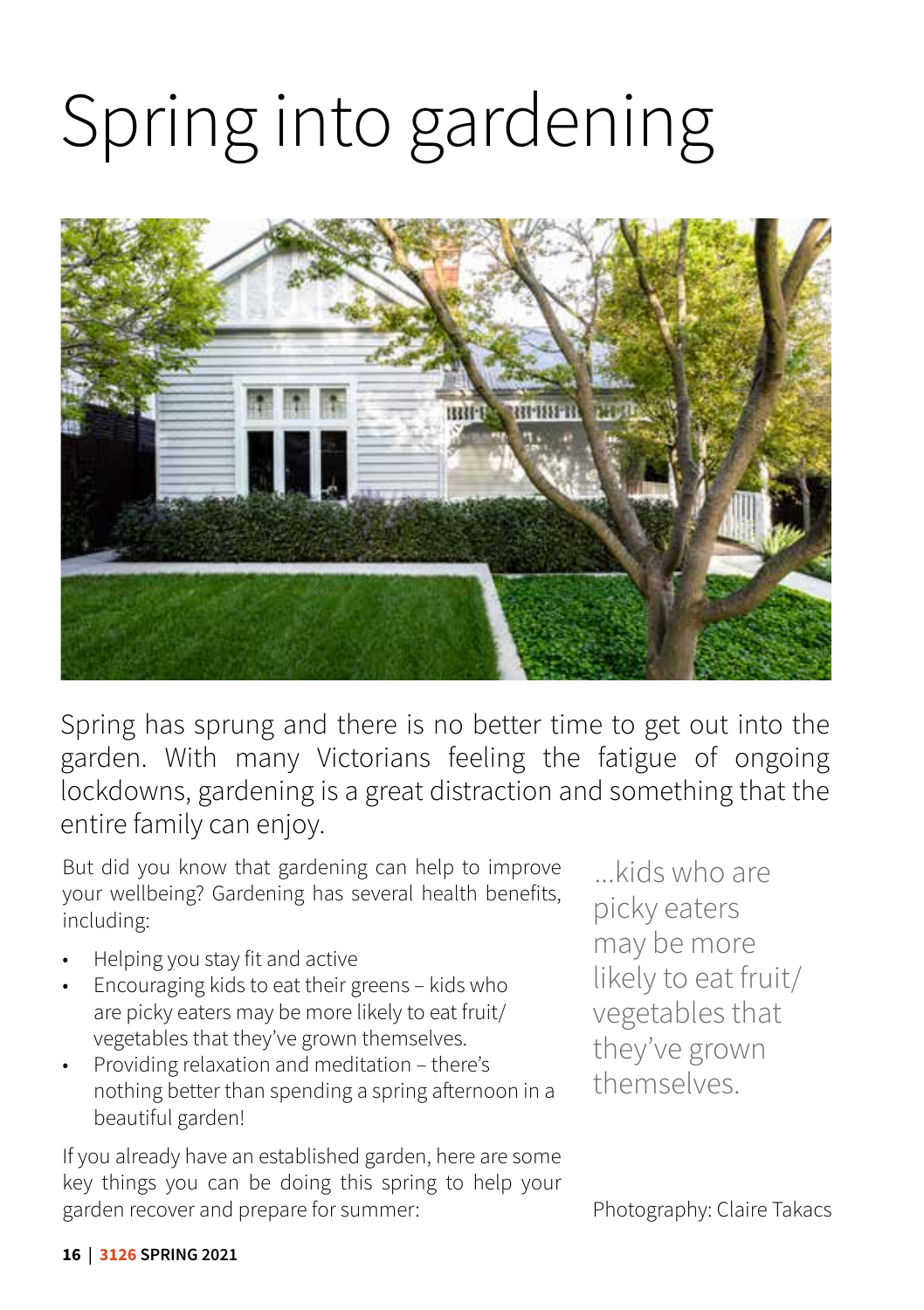#### **1. Watering**

Take a close look at your irrigation system to make sure it's fully functional. A thorough inspection and run-through of your irrigation system now will save time, money and headaches associated with hidden system malfunctions once the hot weather arrives.

#### **2. Compost**

Replenishing your topsoil with composted materials and organic fertilisers will refresh your soil with all the necessary nutrients that may have been stripped away during winter. You can even perform a soil test to see what nutrients your soil needs.

#### **3. Lawns**

Your grass needs to take off its winter coat as much as you do, so there is no better way to rejuvenate your lawn than by aerating the surface. Aerating your lawn will ensure the sun penetrates deep into the soil, and also allows excess water to soak in and break up any compacted areas.

#### **4. Pruning**

Now is the time to cut off dead, damaged or diseased branches. Without pruning, the new shoots could be suffocated by old foliage and any dead or diseased stems will attract insects that can potentially spread the disease to the rest of your garden.

#### **5. Pests and Diseases**

After being dormant in winter, many garden pests and bugs are on the move in spring. Here are some to be on the lookout for:

• Aphids are tiny insects that usually appear in massive numbers. They attack new growth and suck the life from it, creating mottled, distorted leaves.

Providing relaxation and meditation – there's nothing better than spending a spring afternoon in a beautiful garden!

- Black spot looks exactly as it sounds. Blackspots (ringed in yellow) appear on your plant leaves and eventually kill them, turning your beautiful, prize-winning roses into a landscape eyesore.
- Azalea lace bugs affect azaleas and rhododendrons. These tiny insects feed on the plant's sap, causing unsightly mottling.

If you are a little unsure, you can trust Ian Barker Gardens with your garden maintenance as we are passionate about gardens of all shapes, sizes, styles and maturities.



#### **Ian Barker Gardens**

216 Canterbury Road Canterbury 3126 P: 9836 3130 W: www.landscape.net.au Ian's blog: www.landscape.net.au/blog/